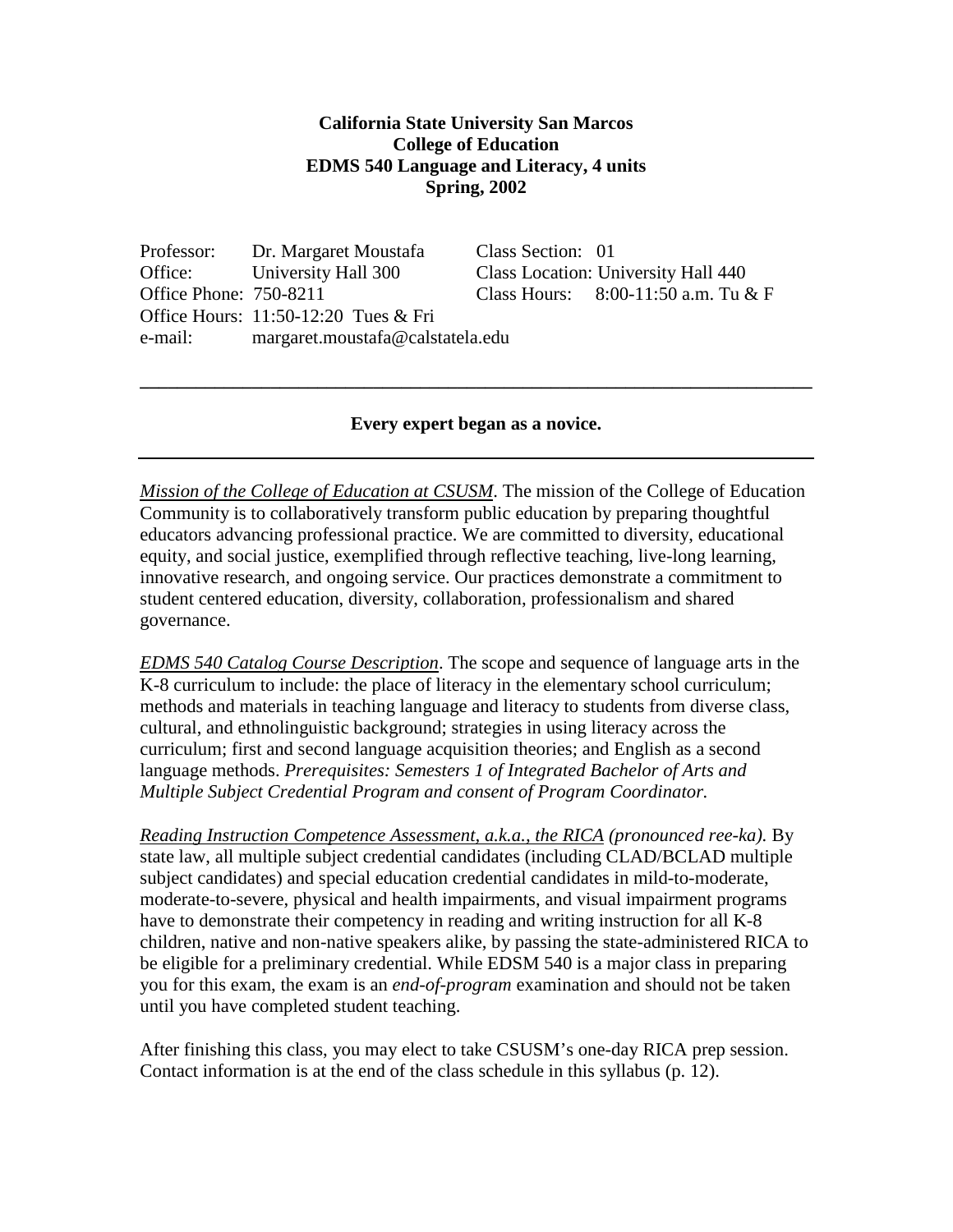*College of Education Attendance Policy*. Due to the dynamic and interactive nature of the course in the College of Education, all students are expected to attend all classes and participate actively. At a minimum, students must attend more than 80% of class time, or s/he may not receive a passing grade for the course at the discretion of the instructor. If you miss two class sessions or are late (or leave early) more than three sessions, you cannot receive a grade of "A". If you miss three class sessions, your highest possible grade is a "C+". Should you have extenuating circumstances, contact the instructor as soon as possible.

*Writing Policy*. In keeping with the All-University Writing Requirement, all courses must have a writing component of at least 2,500 words (approximately 10 pages) which can be administered in a variety of ways.

## *Course Objectives*.

*To address the following California Reading Standard Factors:*

- A. Exposure to well-designed instructional programs, which enables [credential candidates] to provide a balanced comprehensive program of instruction.
- B. Explicit and meaningfully-applied instruction in reading
- C. Explicit and meaningfully-applied instruction in writing
- E. Strong preparation for teaching comprehension skills
- J. Instruction and experience in developing student background knowledge and vocabulary
- K. Instruction and experience in the use of reading comprehension strategies such as analysis of text structure, summarizing, questioning and making inferences
- M. Instruction and experience in writing instruction, including pre-writing, drafting, revising, editing, publishing and assessment strategies for writing
- N. Instruction and experience in teaching organized, systematic, explicit skills that promote fluent reading and writing including: phonemic awareness, systematic, explicit phonics; and decoding skills including spelling patterns, sound/symbol codes (orthography), and extensive practice in reading and writing connected text
- P. Instructional uses of ongoing diagnostic strategies that guide teaching and assessment
- Q. Early intervention techniques in a classroom setting, and
- R. Guided practice of these techniques
- S. The phonological/morphological structure of the English language
- T. Methodologically sound research on how children learn to read, including English language learners, students with reading difficulties and students who are proficient readers

#### *...and the following RICA Competencies:*

- 1.1 Principles of assessment
- 1.2 Assessing reading levels
- 1.3 Using and communicating assessment results
- 2.1 Factors involved in planning reading instruction
- 2.2 Organizing and managing reading instruction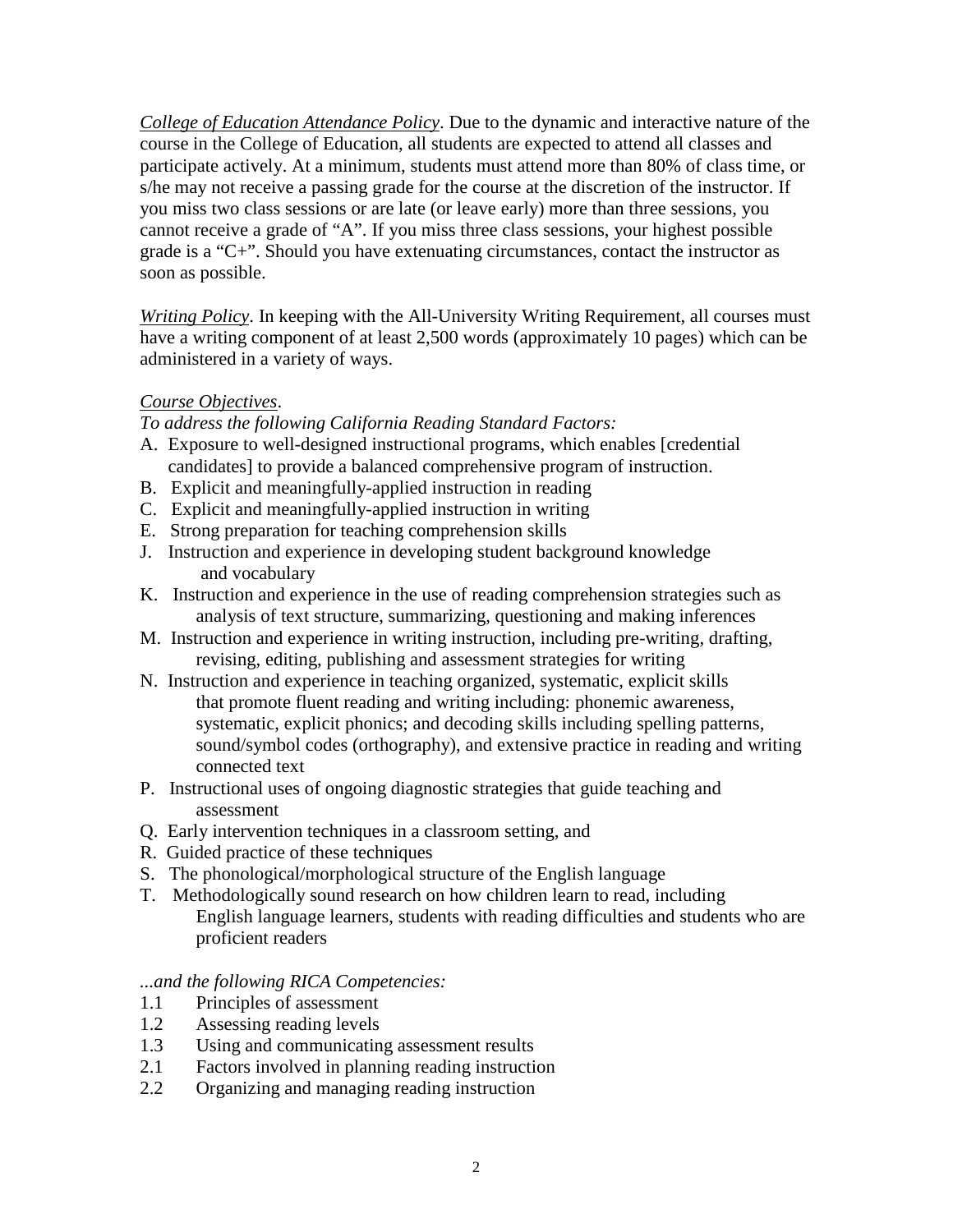- 3.1 Assessing phonemic awareness
- 3.2 The role of phonemic awareness
- 3.3 Developing phonemic awareness
- 4.1 Assessing concepts about print
- 4.2 Concepts about print
- 4.3 Letter recognition
- 5.1 Assessing phonics and other word identification strategies
- 5.2 Explicit phonics instruction
- 5.3 Developing fluency
- 5.4 Word identification strategies
- 5.5 Sight words
- 5.6 Terminology (digraphs; blends...)
- 6.1 Assessing spelling
- 6.2 Systematic spelling instruction
- 6.3 Spelling instruction in context
- 7.1 Assessing reading comprehension
- 7.2 Fluency and other factors affecting comprehension
- 7.3 Facilitating comprehension
- 7.4 Different levels of comprehension
- 7.5 Comprehension strategies
- 9.1 Assessing content-area literacy
- 9.2 Different types of texts and purposes for reading
- 10.1 Encouraging independent reading
- 10.2 Supporting at-home reading
- 11.1 Assessing oral and written language
- 11.2 Oral language development
- 11.3 Written language development
- 12.1 Assessing vocabulary knowledge
- 12.2 Increasing vocabulary knowledge
- 12.3 Strategies for gaining and extending meanings of words
- 13.1 Assessing English language structures
- 13.2 Differences between written and oral English
- 13.3 Applying knowledge of the English language to improve reading

*Organization of this class*. This class is organized around the basic components of a comprehensive literacy program, shown in the attached matrix entitled *Reading/Language Arts Instruction, K-8*. We will examine the research/theoretical underpinnings of the components, how they apply to native and non-native speakers of English, and how to implement them in California K-8 classrooms.

#### *Required Books*.

- Fountas, I.C. and Pinnell, G.S. (1996). *Guided Reading: Good first teaching for all children*. Portsmouth, NH: Heinemann.
- Fountas, I.C. and Pinnell, G.S. (2001). *Guiding Readers and Writers, Grades 3-6.. Teaching comprehension, genre, and content literacy*. Portsmouth, NH: Heinemann.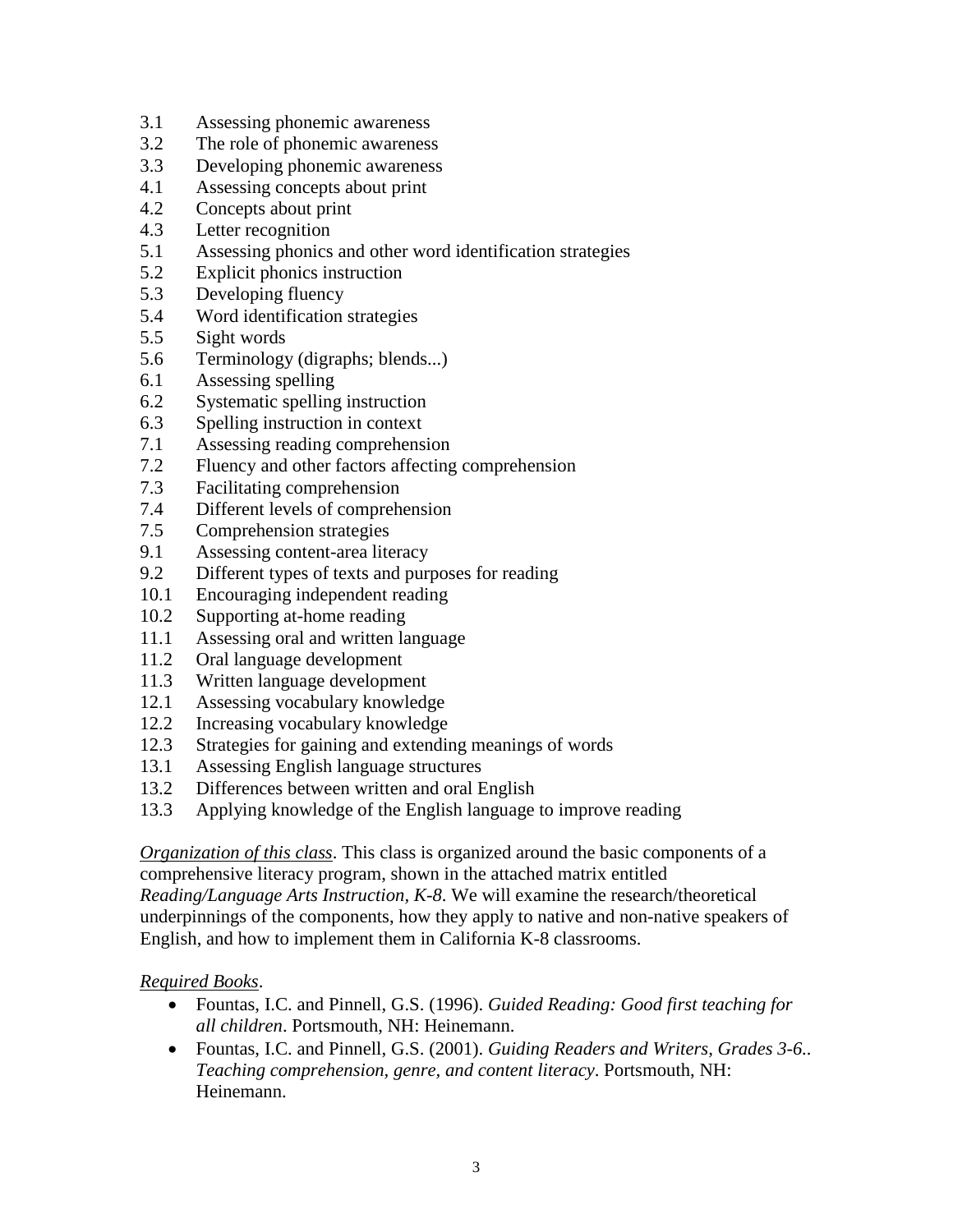- California Department of Education (1999). *Reading/Language Arts Framework for California Public Schools: Kindergarten through grade twelve.* Sacramento, CA: California Department of Education Press.
- Dye, M. and Giles, M. (2001). *Preparation Guide for the California RICA*. New York: Houghton Mifflin Co.

## *Required Article*.

• Moustafa, M. and Maldonado-Colon, E. (1999). Whole to parts phonics instruction: Building on what children know to help them know more. *The Reading Teacher*, 52, 5**,** 448-458.

## *Recommended Texts (to deepen your knowledge)*.

- *general, K-8*
	- Johns, J. (2001). Basic Reading Inventory: Pre-primer through grade twelve and early literacy assessments, eighth edition. Dubuque, Iowa: Kendall/Hunt.
	- Routman, R. (1999). *Conversations: Strategies for Teaching, Learning, and Evaluating.* Portsmouth, NH: Heinemann
	- Tompkins, G. (2001). *Literacy for the 21<sup>st</sup> Century: A balanced approach*, second edition. Upper Saddle River, NJ: Prentice Hall.
- *for emergent and early readers, K-3*
	- Dorn, L.J., French, C., and Jones, T. (1998). *Apprenticeship in Literacy: Transitions across reading and writing*. Portland, ME: Stenhouse.
	- Fisher, B. (1998). *Joyful learning in kindergarten.* Portsmouth, NH: Heinemann
	- Fountas, I.C. and Pinnell, G.S. (1999). *Matching Books to Readers: Using levels books in guided reading*, K-3. Portsmouth, NH: Heinemann.
	- Moustafa, M. (1997). *Beyond Traditional Phonics: Research discoveries and reading instruction.* Portsmouth, NH: Heinemann.
	- Parkes, B. (2000). *Read It Again!*: *Revisiting shared reading.* Portland, ME: Stenhouse.
- *for junior high, 6-8*
	- Atwell, N. (1998). In the Middle: Writing, reading, and learning: Second Edition. Boynton/Cook (available through Heinemann).

## *Helpful Websites*.

| • California Department of Education: | http://www.cde.ca.gov   |
|---------------------------------------|-------------------------|
| • CSU San Marcos                      | http://www.csusm.edu    |
| • free teaching materials:            | http://www.ed.gov/free/ |

## *Required Experiences*.

1. **Read-aloud reflection.** In this class you will learn how to do read-alouds. Beginning the third week of class you should be doing weekly read alouds in your K-8 classroom. By March 22, hand in a summary and reflection on your experience (approximately one page) describing your successes, challenges, and growth over time. Perfection is not expected. Reflection is. At the top of the reflection include: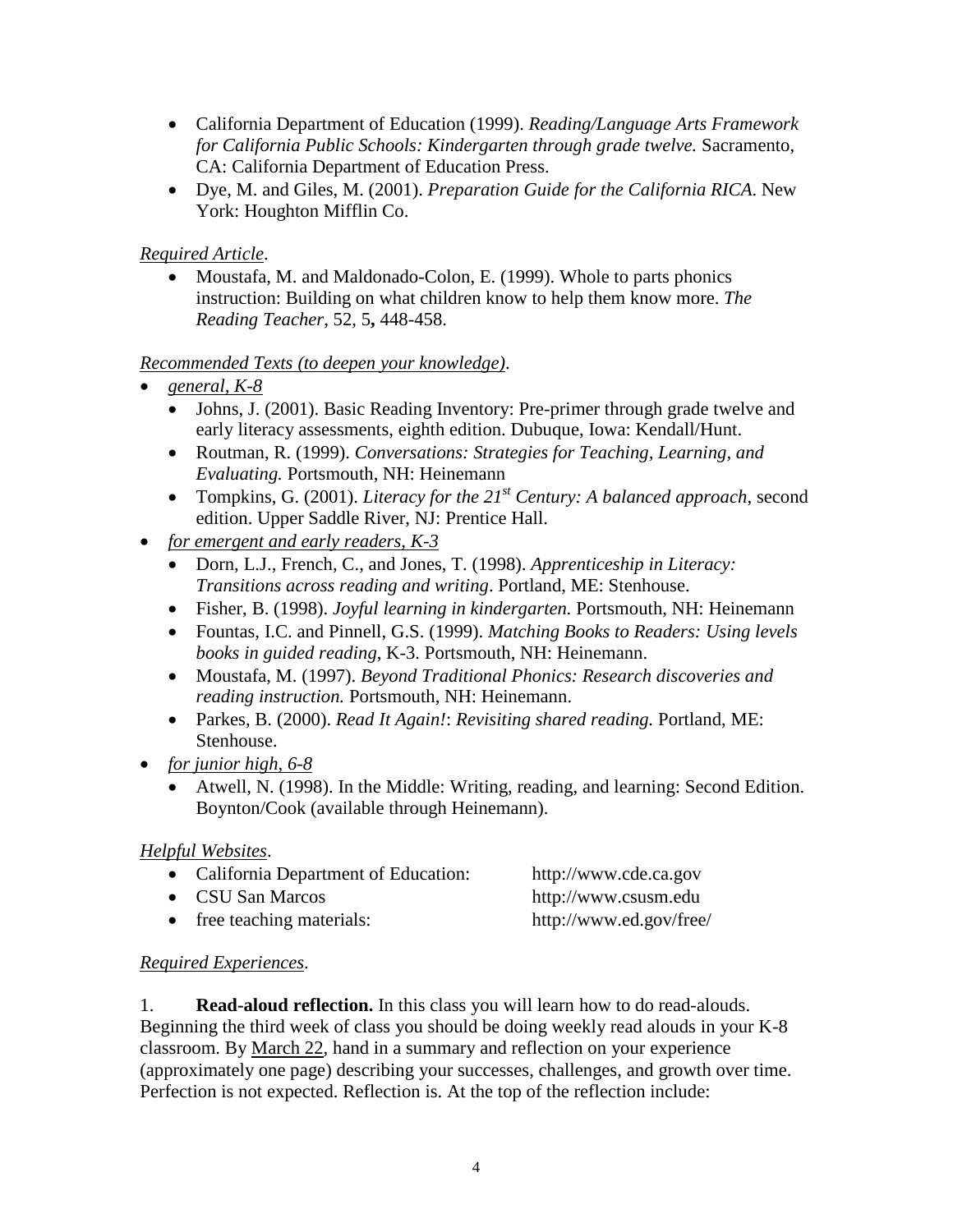- the grade level where you practiced the instructional strategy
- the reading/writing proficiency level of the children
- the English language proficiency level of the English language learners (non-native speakers of English), if any, in the group.

Standard punctuation is expected!!

2. **Running records and analysis.** In this class you will learn how to take and analyze running records and find a child's instructional level. After you have learned about the technique in this class, you will need to take running records to find the instructional level of three children in any grade, first through third grade. If you are not observing in a 1-3 classroom, please talk to the principal, assistant principal, or site coordinator to make arrangements to work with children in these grades. Ask to work with a range of reading proficiencies, e.g., students who are more proficient and students who are less proficient. Your report to me should include each child's:

- Grade level
- Home language (and if other than English language, level of proficiency in English)
- Running record and retelling
- instructional level
- zone of developement (emergent, early, or fluent)
- what type of reading instruction would be in the child's zone of development.

Due any time but no later than March 15.

## *Grading*:

Grading rubric:

| Response shows:                                         | points |
|---------------------------------------------------------|--------|
| A <b>thorough</b> understanding of the relevant content |        |
| and pedagogical knowledge.                              |        |
| An adequate understanding of the relevant               |        |
| content and pedagogical knowledge                       |        |
| <b>Limited</b> understanding of the relevant content    |        |
| and pedagogical knowledge.                              |        |
| Little or no understanding of the relevant content      |        |
| and pedagogical knowledge, blank or unreadable          |        |

## Pts. Activity

- 5 read aloud reflection (rubric x 1)
- 15 running records and analysis (rubric x 1 for each child x 3 children)
- 25 exam 1 (3 essay questions, 1 phonics practicum, 1 question on terms, each rubric x 1)
- 25 exam 2 (3 essay questions, rubric x 1; plus one essay question, rubric x 2)
- 30 exam 3 (2 essay questions, rubric x 1; plus 2 essay questions, rubric x 2)

100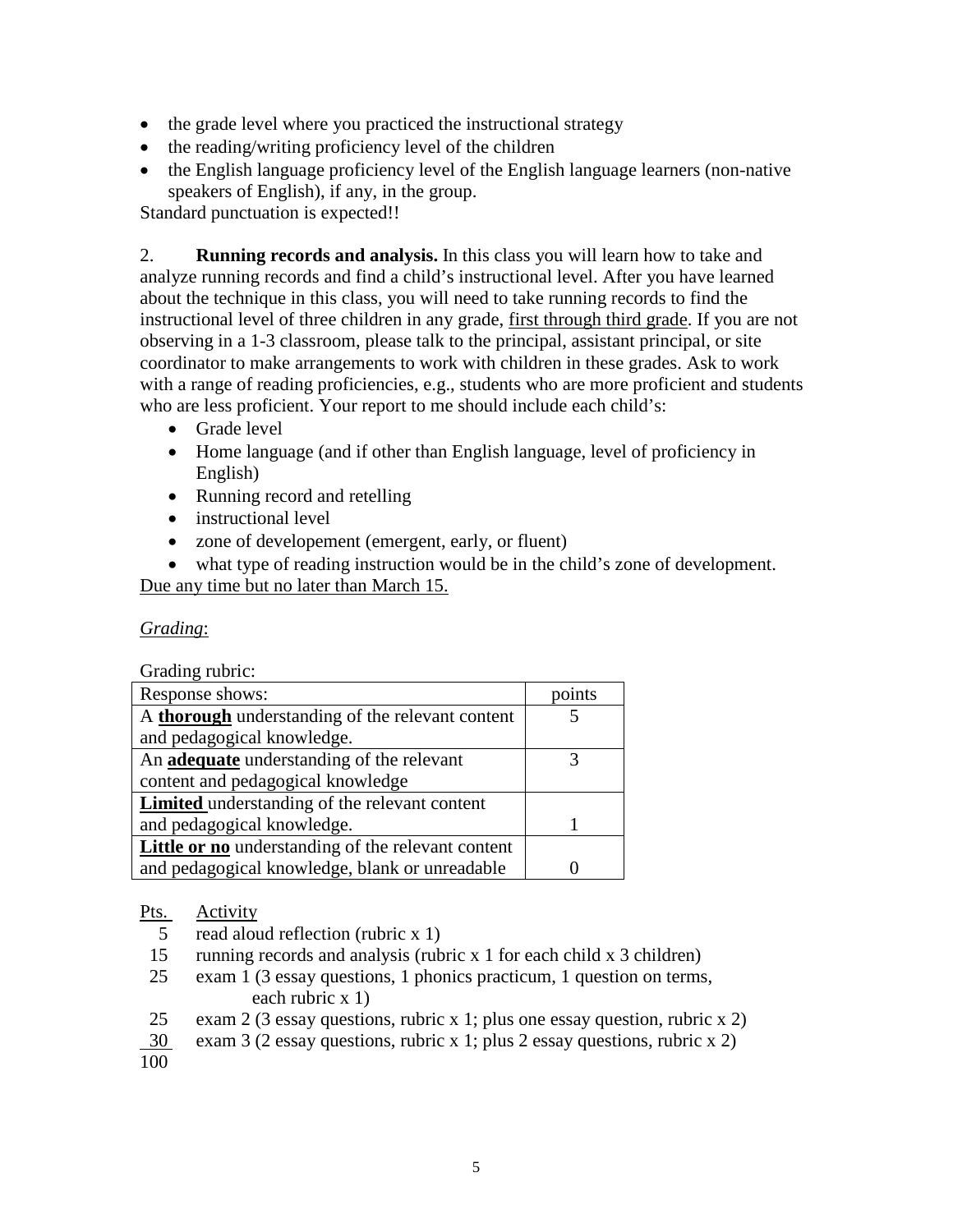# *Class Schedule.*

| <b>Dates</b> | <b>Class Topics</b>                           | <b>Follow-up</b>                       |
|--------------|-----------------------------------------------|----------------------------------------|
| Class 1      | 1. TORP (Theoretical Orientation to Reading)  | <b>Good First Teaching</b>             |
| Tues         | Profile)                                      | introduction( $1st$ half)<br>$\bullet$ |
| Feb 5        | 2. introduction to class                      | chapter 2                              |
|              | required texts                                | pp. 25-27 (reading                     |
|              | the K-8 credential                            | aloud)                                 |
|              | the RICA<br>$\bullet$                         | <b>RICA</b>                            |
|              | Reading/Language Arts Instruction K-8         | p. 35 (balanced rdg)<br>$\bullet$      |
|              | matrix (attached to syllabus)                 | p. 36 (rdg process)                    |
|              | 3. definitions of reading                     | p. 39 (stages of                       |
|              | traditional: pronouncing print<br>$\bullet$   | spelling)                              |
|              | contemporary: making sense of print           | $p. 70$ (home rdg)                     |
|              | 4. the reading process (i.e., the process of  | p. 81 (oral/written                    |
|              | making sense of print) involves:              | lang. connections)                     |
|              | background knowledge                          | p. 88 (written/oral                    |
|              | language                                      | language diff.)                        |
|              | letter-sound correspondence<br>$\bullet$      | Grades 3-6                             |
|              | 5. reading development (see instruct. matrix) | pp. 16-17                              |
|              | emergent                                      | <i>(interactive)</i>                   |
|              | early                                         | read aloud)                            |
|              | fluent                                        | pp. 29-30                              |
|              | 6. spelling development                       | <i>(interactive)</i>                   |
|              | pre-phonetic: scribbling, random letters      | read aloud)                            |
|              | semi-phonetic $\bigcap$<br>a.k.a, temporary   |                                        |
|              | phonetic<br>or invented                       |                                        |
|              | transitional                                  |                                        |
|              | conventional                                  |                                        |
|              | 7. instructional approaches                   |                                        |
|              | traditional: parts to whole                   |                                        |
|              | contemporary: whole to parts                  |                                        |
|              | 8. DAILY READING INSTRUCTION                  |                                        |
|              | for ALL levels of proficiency                 | Talk to your master                    |
|              | read-alouds                                   | teacher about doing                    |
|              | benefits of read-alouds<br>$\bullet$          | read-alouds each week                  |
|              | technique:                                    | you are in your K-8                    |
|              | . primary grades $(K-3)$                      | class. Plan the books.                 |
|              | . intermediate grades $(4-8)$                 | While you're talking let               |
|              | self-selected reading                         | him/her know that you                  |
|              | home reading                                  | will need to do running                |
|              |                                               | records on 3 children                  |
|              |                                               | once you have learned                  |
|              |                                               | more about it in class.                |
|              |                                               |                                        |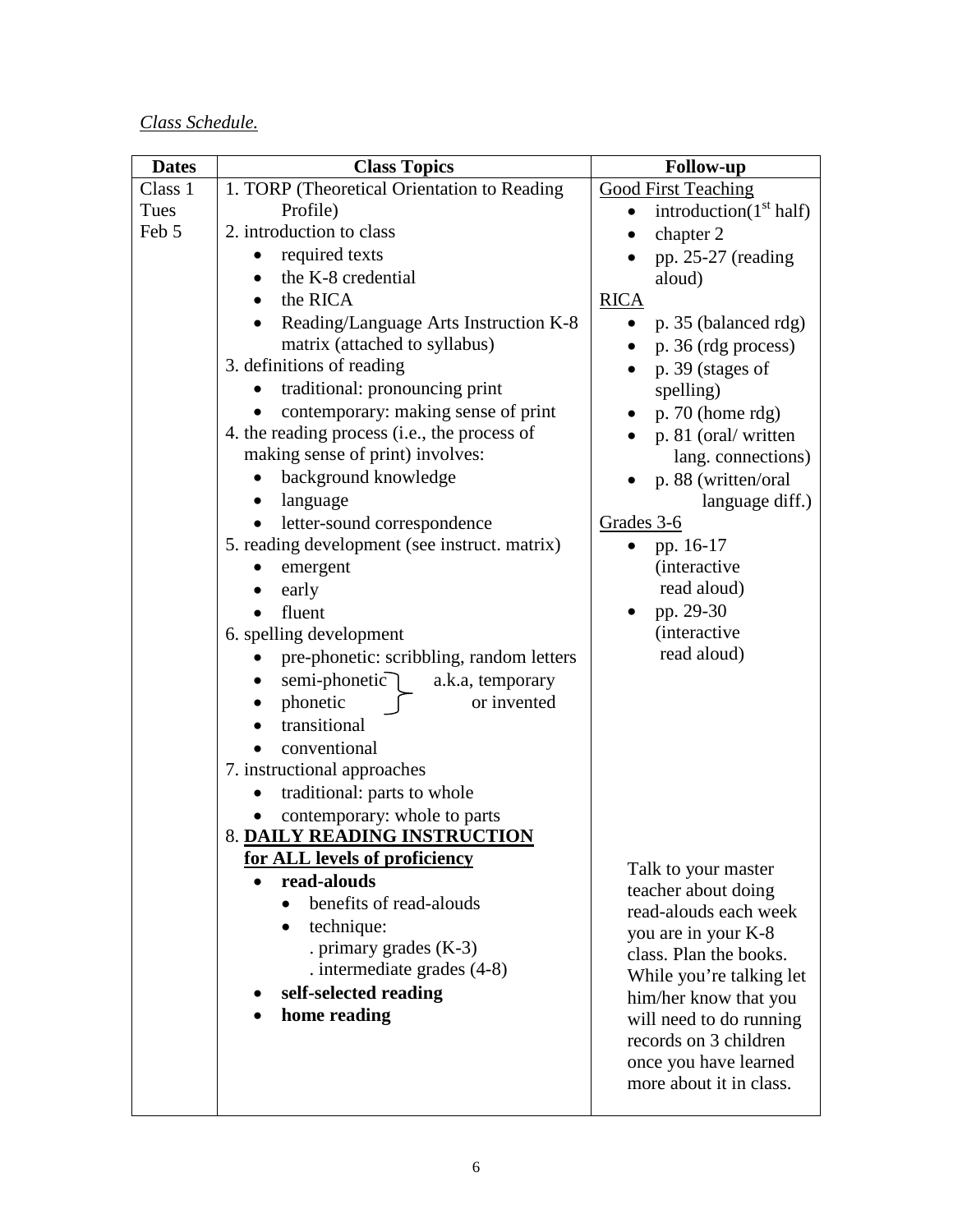| Class 2 | 1. TORP results                                      | <b>Good First Teaching</b>                          |
|---------|------------------------------------------------------|-----------------------------------------------------|
| Friday  | 2. discuss readings                                  | chapter 6                                           |
| Feb 8   | 3. initial and ongoing assessment                    | chapter 7 (pp.89-92)                                |
|         | (a.k.a., formative assessment)                       | <b>RICA</b>                                         |
|         | to plan instruction in children's                    | pp. $1-14$                                          |
|         | zone of development                                  | Grades 3-6                                          |
|         | Concepts of Print $(K)$<br>$\bullet$                 | pp. 488-91                                          |
|         | miscue analysis $(K-3^+)$<br>$\bullet$               | (IRI, miscue)                                       |
|         | running record & retelling $(K-3^+)$                 | analysis, running                                   |
|         | silent reading $&$ retelling (4-8)<br>$\bullet$      | records)                                            |
|         | IRI: informal reading inventory $(K-8)$<br>$\bullet$ | pp. 36-37 (shared                                   |
|         | reading interviews                                   | reading, choral                                     |
|         | 4. grouping for instruction in children's            | reading)                                            |
|         | zone of development                                  | appendix 46                                         |
|         | 5. DAILY READING INSTRUCTION                         | Framework                                           |
|         | IN CHILDREN'S                                        | p. 280 (text                                        |
|         | <b>ZONE OF DEVELOPMENT:</b>                          | difficulty)                                         |
|         | <b>Emergent Readers</b>                              |                                                     |
|         | decodable & predictable texts (demo)<br>$\bullet$    |                                                     |
|         | shared reading with predictable text                 |                                                     |
|         | (demo)                                               |                                                     |
| Class 3 | 1. discuss readings                                  | Reader                                              |
| Tues    | 2. emergent readers & writers continued:             | Moustafa                                            |
| Feb 12  | phonics instruction                                  | <b>Good First Teaching</b>                          |
|         | . demo                                               | chapter 3                                           |
|         | . practicum                                          | <b>RICA</b>                                         |
|         | . hands-on                                           | pp. 16-18                                           |
|         | . paper/pencil                                       | (terminology)                                       |
|         | phonemic awareness                                   | p. 37 (terminology)                                 |
|         | terms association with phonics instruct.             | Framework                                           |
|         | alphabetic principle, automaticity                   | pp. $276 - 280$ (terms                              |
|         | blending, segmenting, stretching                     | association with                                    |
|         | phoneme, phonemic awareness                          | phonics inst.)                                      |
|         | onset, rime                                          |                                                     |
|         | letter-sound correspondence                          | Begin doing read-alouds in                          |
|         | digraph<br>consonant cluster: consonant blend,       | your K-8 classroom.                                 |
|         |                                                      |                                                     |
|         | consonant digraph<br>morpheme                        | Begin doing running<br>records with children in 1-3 |
|         | word attack (analysis), word recognition             | classrooms.                                         |
|         | decode, decodable text, predictable text             |                                                     |
|         |                                                      | Bring crayons or colored                            |
|         | (continued next page)                                | pens or pencils, if handy, to                       |
|         |                                                      | class 4.                                            |
|         |                                                      |                                                     |
|         |                                                      |                                                     |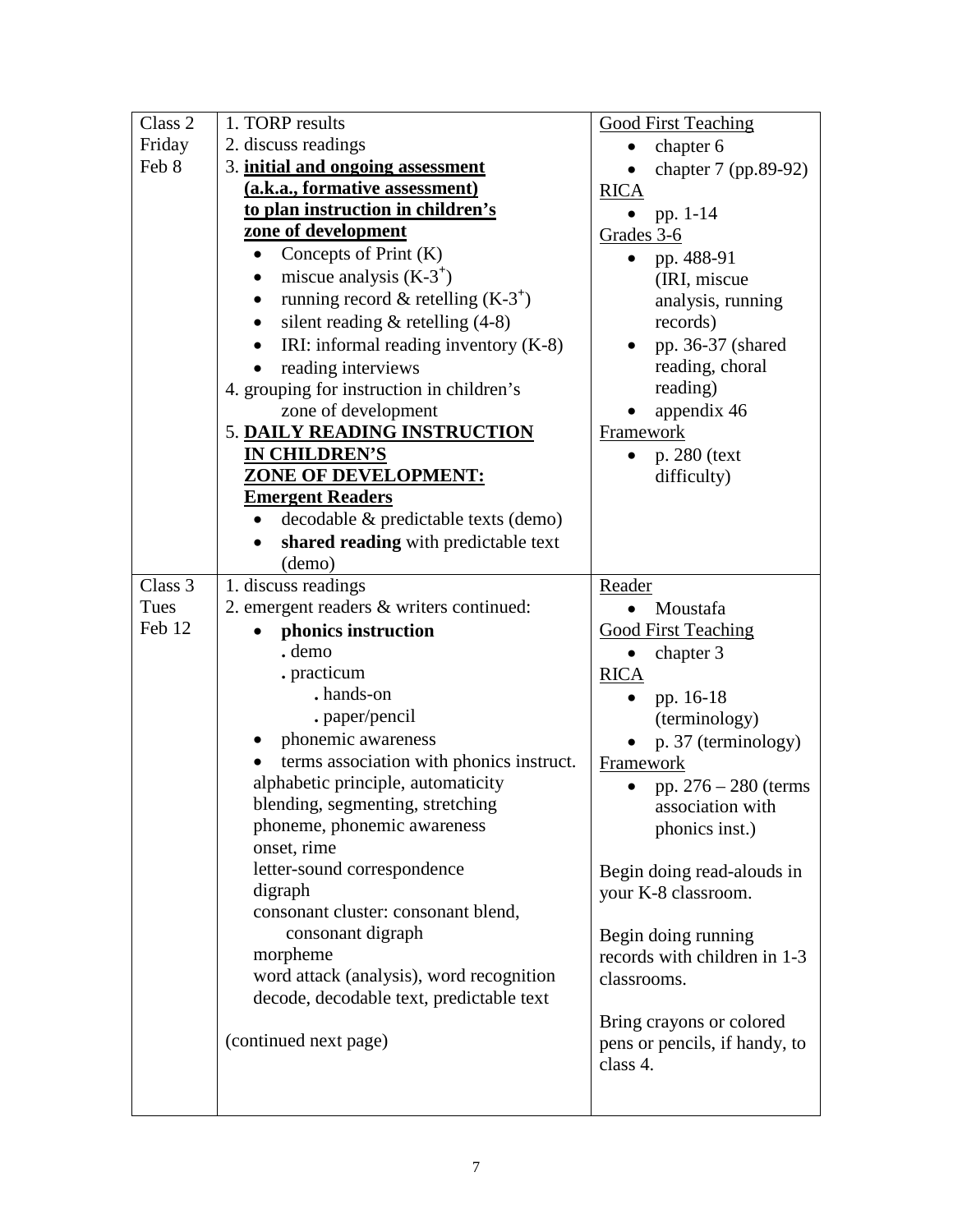|                             | 3. DAILY WRITING INSTRUCTION<br><b>IN CHILDREN'S</b><br><b>ZONE OF DEVELOPMENT:</b><br><b>Emergent Writers</b><br>shared writing (video)<br>٠<br>spelling<br>. to foster phonetic stage:<br>. sound it out (stretch)<br>. analogy<br>. to foster conventional stage:<br>. does it look right?<br>. how do we see in books? |                                                                                                                                                                    |
|-----------------------------|----------------------------------------------------------------------------------------------------------------------------------------------------------------------------------------------------------------------------------------------------------------------------------------------------------------------------|--------------------------------------------------------------------------------------------------------------------------------------------------------------------|
| Class 4<br>Friday<br>Feb 15 | 1. discuss readings<br>2. emergent readers & writers continued:<br>interactive writing<br>writer's workshop at emergent level:<br>the role of the picture<br>Our writer's workshop (emergent level)<br>draw picture<br>writing time<br>author's chair<br>writing folders                                                   | Put your story in your<br>writing folder. Bring your<br>writing folder to every<br>class.<br>Review for Exam 1 on<br>instruction for emergent<br>readers & writers |
| Class 5<br>Tues<br>Feb 19   | 1. Exam 1<br>2. TORP 2<br><b>3. DAILY READING INSTRUCTION</b><br>IN CHILDREN'S<br><u>ZONE OF DEVELOPMENT:</u><br><b>Early Readers</b><br>revisiting running records<br>guided reading (video)<br>developing fluency<br>. rereading<br>. Reader's Theater                                                                   | <b>Good First Teaching</b><br>chapter 7, pp. 92-96<br>chapters 10 & 11<br>Grades 3-6<br>p. 457 (Readers'<br>Theater)                                               |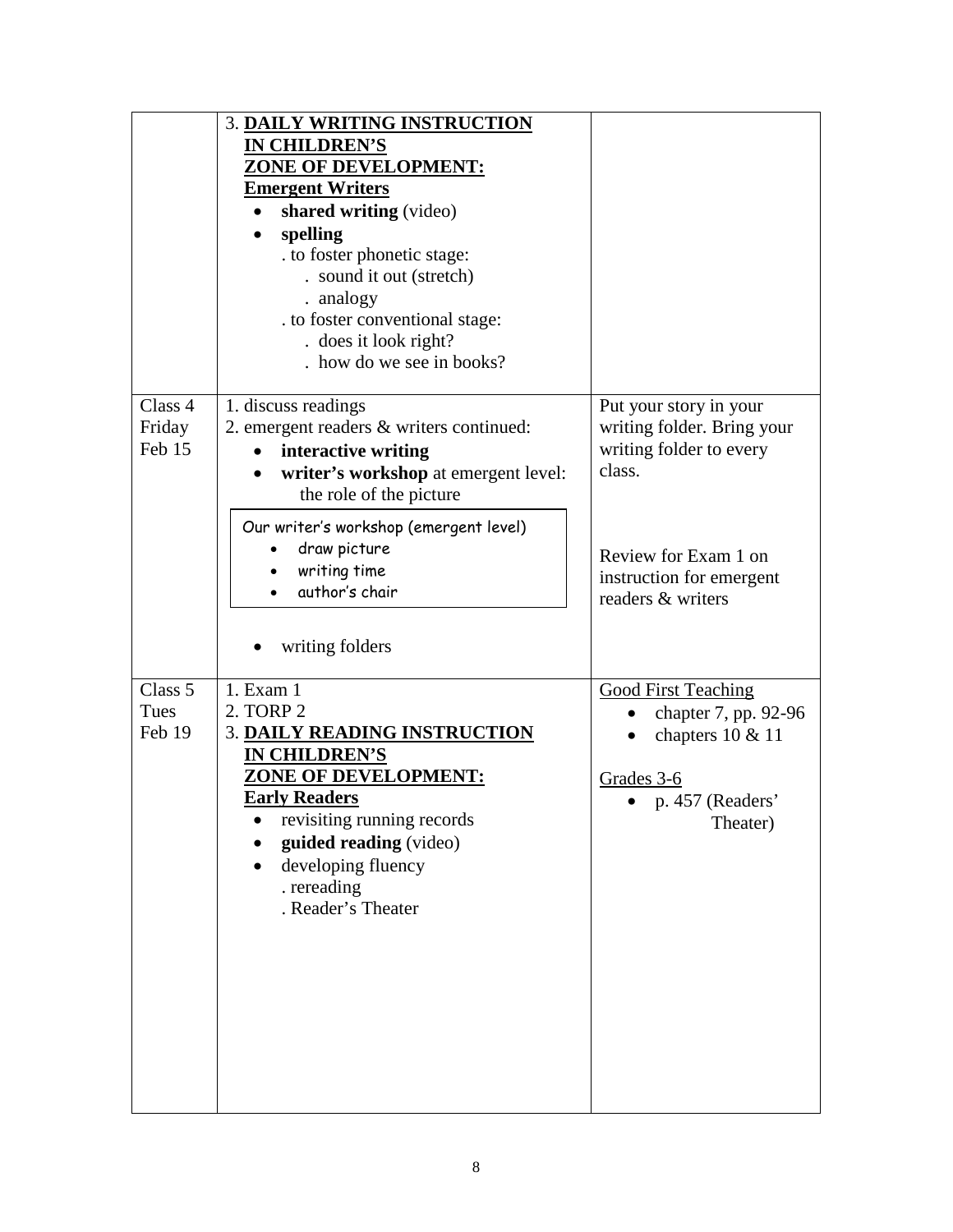| Class 6 | 1. TORP 2 results                          | <b>Good First Teaching</b>   |
|---------|--------------------------------------------|------------------------------|
| Friday  | 2. Debrief from Exam 1                     | chapters 12 & 14             |
| Feb 22  | 3. discuss readings                        |                              |
|         | <b>4. DAILY WRITING INSTRUCTION</b>        |                              |
|         | for ALL levels of proficiency              |                              |
|         | writing workshop for early and fluent      |                              |
|         | writers:                                   |                              |
|         | . structure                                |                              |
|         | . mini lesson                              |                              |
|         | . writing                                  |                              |
|         | . author's chair                           |                              |
|         | . overview (Calkins video)                 |                              |
|         | . a first grade example of writing under   |                              |
|         | the influence of literature and            | Add your $2nd$ story to your |
|         | writing in the content area (video)        | writing folder.              |
|         | Our writer's workshop (early/fluent level) |                              |
|         | mini lesson: writing under the             |                              |
|         | influence of literature                    |                              |
|         | writing time                               |                              |
|         | author's chair                             |                              |
|         |                                            |                              |
| Class 7 | 1. discuss readings                        |                              |
| Tues    | 2. DAILY WRITING INSTRUCTION               | Grades 3-6                   |
| Feb 26  | <b>IN CHILDREN'S</b>                       | chapter 5                    |
|         | <b>ZONE OF DEVELOPMENT:</b>                | chapter 28, pp 486-7         |
|         | <b>Early Writers</b>                       | attach a copy of             |
|         | drafting                                   | appendix $10 \& 11$ to       |
|         | revising                                   | your writing folder          |
|         | sequencing (video)                         |                              |
|         | elaborating (video)                        | Add your 3rd story to your   |
|         | editing (video)                            | writing folder. Word         |
|         | proof reading & publishing                 | process your favorite story, |
|         | 3. informal writing assessments            | save it to your computer or  |
|         | portfolios                                 | a disc, and print it out.    |
|         | writing rubrics                            | Paper clip your first draft  |
|         | spelling: analyzing progress               | behind the print             |
|         |                                            |                              |
|         | Our writer's workshop                      | Bring the Framework to       |
|         | mini lesson: memory maps                   | class 8                      |
|         | writing time                               |                              |
|         | author's chair                             |                              |
|         |                                            |                              |
|         |                                            |                              |
|         |                                            |                              |
|         |                                            |                              |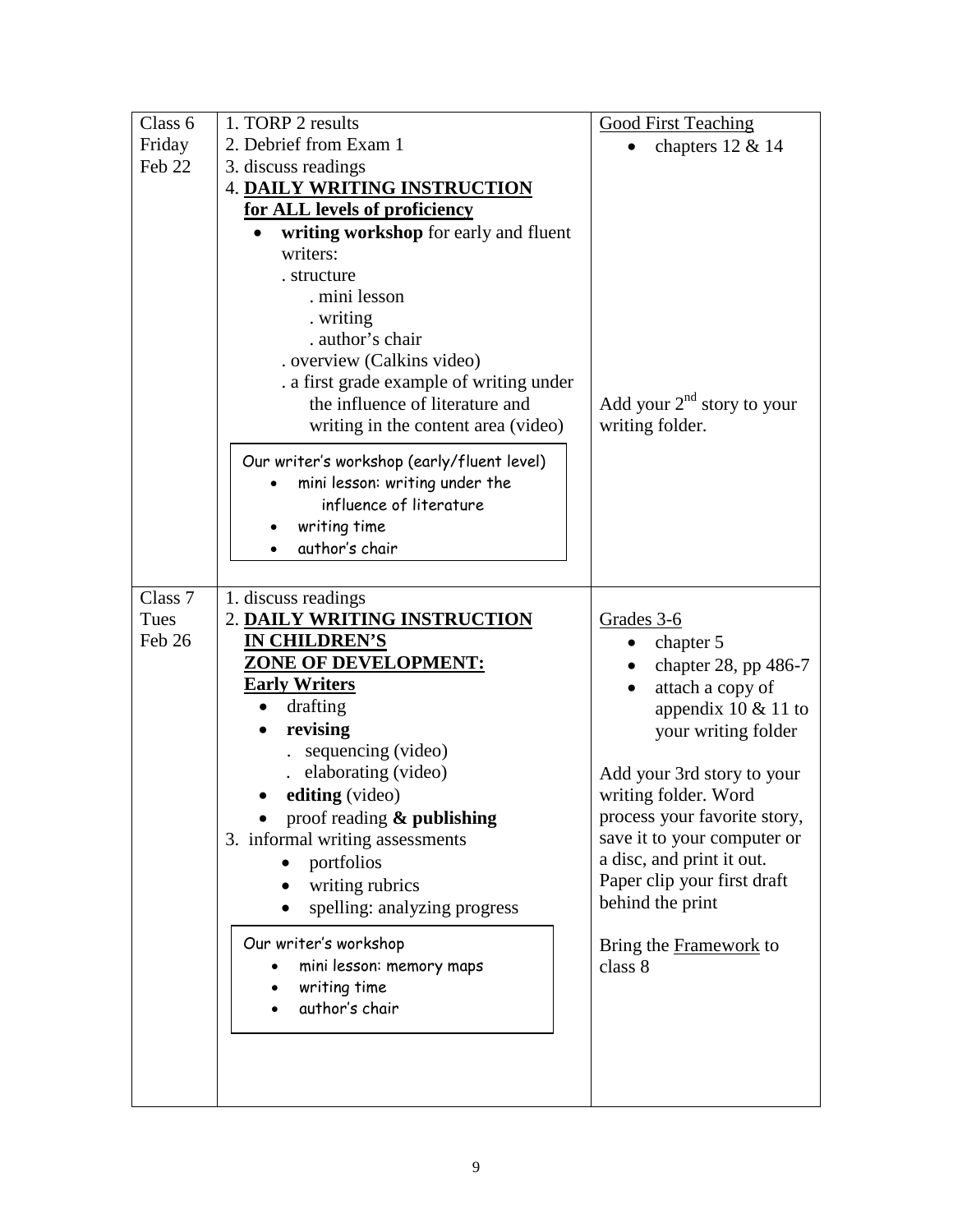| Class 8<br>Friday<br>Mar 1  | 1. discuss readings<br>2. applying what we've learned: case studies<br>3. teaching to California's reading/language<br>arts content standards, K-3<br>Our writer's workshop<br>mini lesson                                                                                                                                                                                 |                                                                                                              |
|-----------------------------|----------------------------------------------------------------------------------------------------------------------------------------------------------------------------------------------------------------------------------------------------------------------------------------------------------------------------------------------------------------------------|--------------------------------------------------------------------------------------------------------------|
|                             | writing/revision conferences<br>author's chair                                                                                                                                                                                                                                                                                                                             |                                                                                                              |
| Class 9<br>Tues<br>Mar 5    | 1. applying what we've learned: case studies<br>2. catch up and review<br>Our writer's workshop<br>mini lesson<br>state of the class<br>writing<br>author's chair                                                                                                                                                                                                          | Grades 3-6<br>• $p.104$<br>Review for Exam 2 on<br>instruction for emergent and<br>early readers and writers |
| Class 10<br>Friday<br>Mar 8 | Exam 2<br>TORP <sub>3</sub>                                                                                                                                                                                                                                                                                                                                                |                                                                                                              |
| Class 11<br>Tues<br>Mar 12  | 1. TORP 3 results<br>2. Debriefing from Exam 2<br>3. TORP discussion: comparing responses<br><b>4. DAILY READING INSTRUCTION</b><br><b>IN CHILDREN'S</b><br><b>ZONE OF DEVELOPMENT:</b><br><b>Fluent Readers</b><br>literature discussion circles (video)<br>reading workshop<br>Our writer's workshop<br>mini lesson<br>state of the class<br>• writing<br>author's chair | Grades 3-6<br>chapters $15 & 16$<br>chapter 4<br>Running record project due<br>no later than March 15.       |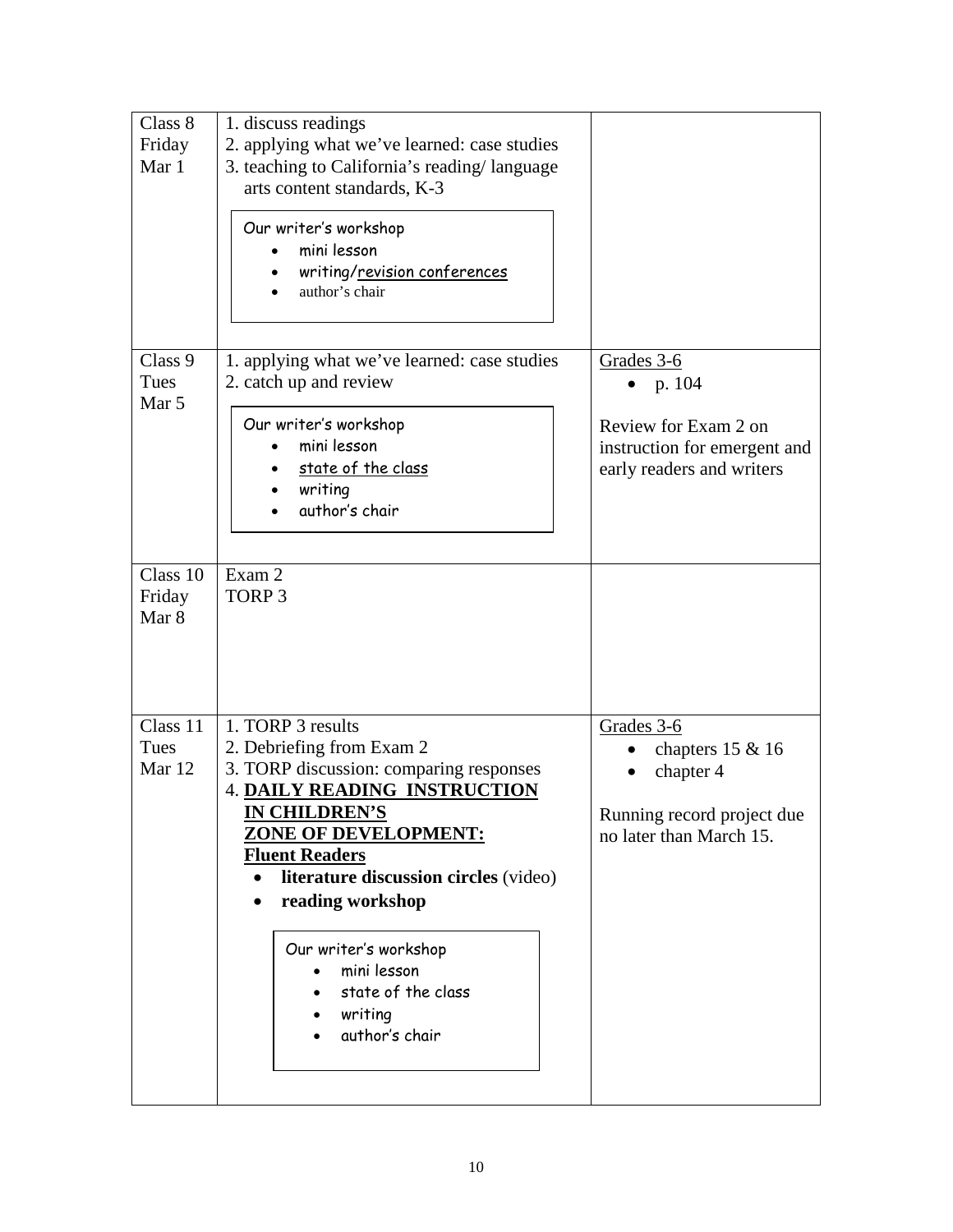| Class 12    | 1. discuss readings                          | <b>Good First Teaching</b>    |
|-------------|----------------------------------------------|-------------------------------|
| Friday      | 2. DAILY READING INSTRUCTION                 | chapters $4 & 5$              |
| Mar 15      | <b>IN CHILDREN'S</b>                         | Grades 3-6                    |
|             | <b>ZONE OF DEVELOPMENT:</b>                  | chapter 6                     |
|             | <b>Fluent readers:</b>                       | chapter 27, pp. 463-          |
|             | reading in the content areas                 | 473                           |
|             | pre-requisites of comprehension              | <b>RICA</b>                   |
|             | . teaching comprehension                     | pp. 64-65                     |
|             | . providing background knowledge             |                               |
|             | . comprehension instruction                  |                               |
|             | . DRTA                                       | Bring Framework to class      |
|             | . reciprocal teaching                        | 13                            |
|             | . KWL (demo/classroom mgt.)                  |                               |
|             |                                              |                               |
|             | Our writer's workshop                        |                               |
|             | mini lesson                                  |                               |
|             | state of the class                           |                               |
|             | writing                                      |                               |
|             | author's chair                               |                               |
|             |                                              |                               |
|             |                                              |                               |
| Class 13    | 1. discuss readings                          | Grades 3-6                    |
| <b>Tues</b> | 2. DAILY WRITING INSTRUCTION                 | chapter 23                    |
|             |                                              |                               |
| Mar 19      | <b>IN CHILDREN'S</b>                         | <b>RICA</b>                   |
|             | ZONE OF DEVELOPMENT:                         | pp. 82-85                     |
|             | <b>Fluent writers:</b>                       | pp. 64-67                     |
|             | writing across genres<br>٠                   |                               |
|             | writing in the content areas                 | Reflection on read-aloud      |
|             | . Venn diagram (demo/classroom mgt.)         | experiences due March 22.     |
|             | . KWL plus writing                           |                               |
|             | 3. English Language Learners                 |                               |
|             | 4. applying what we've learned: case studies |                               |
|             | 5. teaching to the standards, 4-8            |                               |
|             |                                              |                               |
|             | Our writer's workshop                        |                               |
|             | mini lesson                                  |                               |
|             | state of the class                           |                               |
|             | writing                                      |                               |
|             | author's chair                               |                               |
|             |                                              |                               |
| Class 14    | 1. discuss readings                          | Review for Exam 3 on          |
| Friday      | 2. computers in literacy instruction         | instruction for emergent,     |
| Mar 22      | . reading                                    | early, and fluent readers and |
|             | . writing                                    | writers.                      |
|             | 3. applying what we've learned<br>4. review  |                               |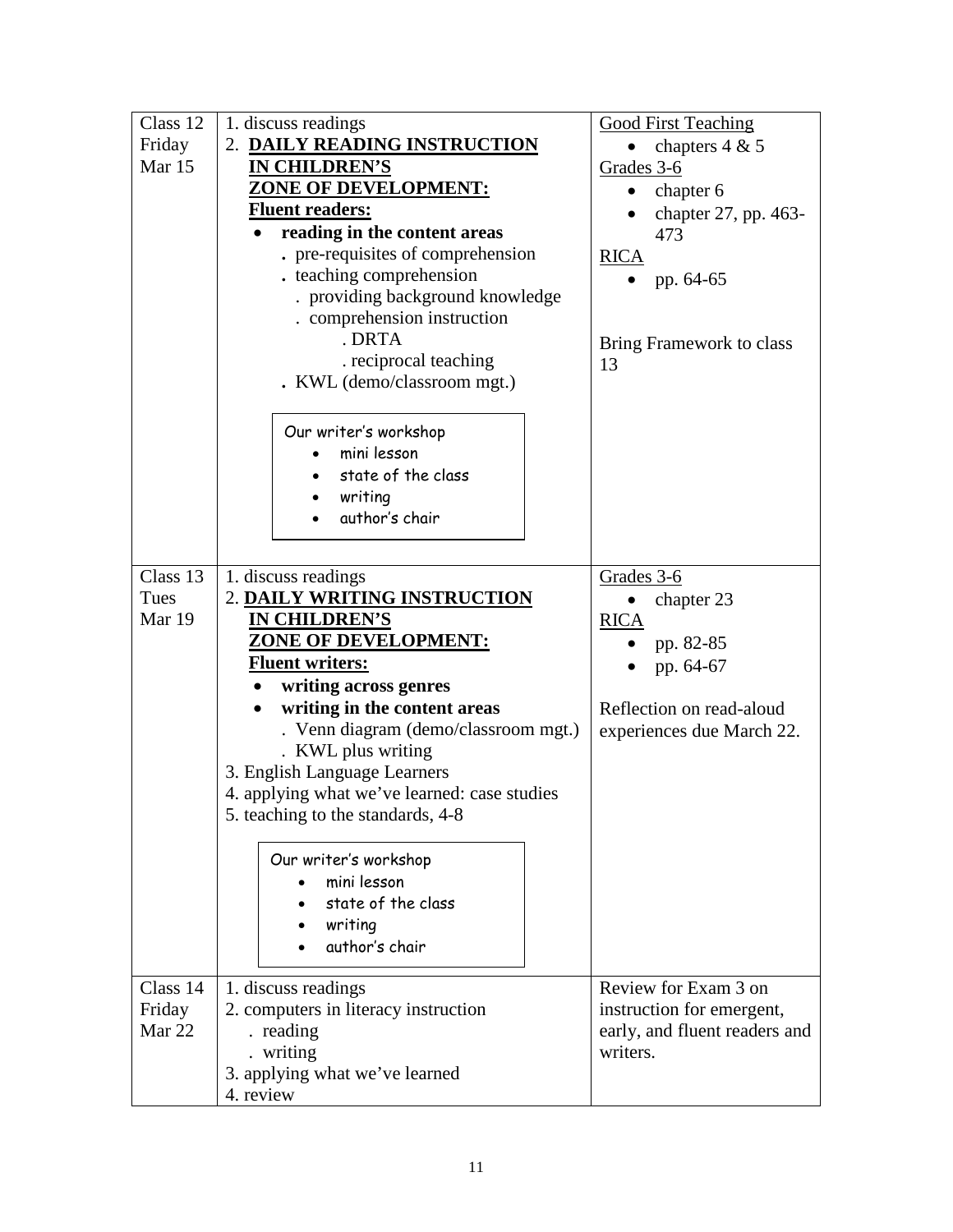| Class 15 | Exam 3                         |                                        |
|----------|--------------------------------|----------------------------------------|
| Tues     | TORP <sub>4</sub>              |                                        |
| Mar 26   |                                |                                        |
|          |                                |                                        |
| Class 16 | 1. TORP 4 results              | Register for RICA prep                 |
| Friday   | 2. debrief from Exam 3         | session with Dr. Quiocho. <sup>1</sup> |
| Mar 29   | 3. RICA test taking strategies |                                        |
|          | 4. Class evaluation            | Take RICA <i>after</i> student         |
|          |                                | teaching.                              |
|          |                                |                                        |

 $<sup>1</sup>$  For contact information and dates, go to:</sup> <http://www.csusm.edu/Quiocho/credentialstudents.html> Scroll down the screen and click on RICA Study Sessions Dates